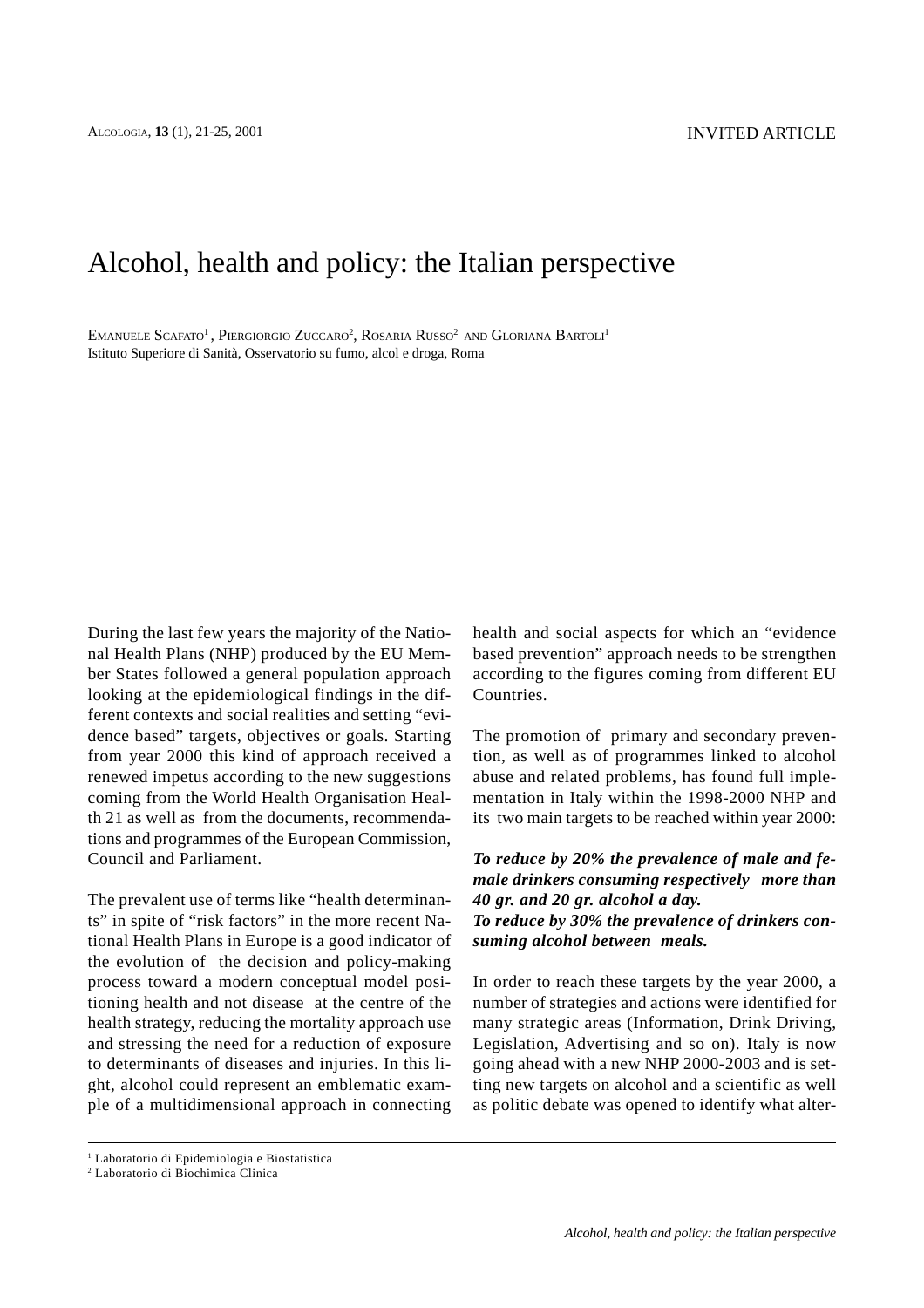native strategies and programmes (looking at the past experience, checking for present and future needs) might be effectively implemented today.

The third phase of the European Alcohol Action Plan, the EU proposal for a Council's Recommendation on "**Drinking of alcohol by Children and Adolescents**" (COM/2000/236), the **Community action in the field of public health; health strategy of the European Community 2000-2006** (COM/2000/285 final) and the **WHO**

exposure to avoidable individual risk factors and determinants of diseases (*mortality, morbility, prevalence, incidence and disability*); b) the improvement in both health and life expectancy (quality and length of life).

Looking at the process leading to the definition of the Italian health targets it was agreed to start from the definition of the basic useful items to be considered. This first step identified the following:

**INDICATOR:** a numerical measure (direct or proxy) related to the target and describing quantitative or qualitative specific aspect of individual's or population's health

**BASELINE**: the most recent, available measure (official authoritative statistics) of the specific indicator

**TARGET**: a specific outcome to be reached during a three year span starting from a defined baseline

**ACTIONS**: strategies to be implemented at different levels (public health, social, legislative etc.)

**Declaration** " **Young People and Alcohol**" are working to free the greatest potential of actions, measures and initiatives for reducing the overall level of and the health inequalities in the alcohol attributable burden of disease. The need for a much formalised approach in standard methodologies devoted to alcohol use monitoring as well as a much more developed system of alcohol information are the base for a concrete step towards common modalities in alcohol monitoring, reporting and dissemination strategy.

The widening of the information data set represents a crucial step and a milestone to be achieved to help finalising European as well as national strategies on alcohol related harm and risk.

## *Alcohol as a Health Target*

Setting targets is a peculiar outcome of the health planning process implying that specific values of a used indicator are taken into account in a decision-making process and selected as a health or social (or both) policy objective. The results of the implementation of some targets is obviously influenced by the availability of specific indicators and by the data linked to them. The use of national health planning is mainly devoted to achieving specific public health strategy outcomes, namely a) the improvement in the health status of the population by reducing the The PER CAPITA alcohol consumption is currently used in Italy to monitor or compare trends in time series but it is not considered a good indicator for the public health aims for two main reasons:

- a) it is considered much more representative of the sale than the use of alcohol (even if it is linked to the average level of alcohol problems in the population)
- b) it does not identify the real distribution of alcohol consumption among individuals and the related patterns of consumption (sex, age, geographical distribution and so on)

Starting from the PER CAPITA consumption and looking at the prevalence of drinkers (by gender and age) it was considered appropriate to move towards indicators related to the analysis of PREVALEN-CE and TRENDS (patterns and behaviours) in :

- Daily alcohol consumption (wine, beer)
- Alcoholic beverages consumption between meals
- Crude quantity (predefined categories) of alcohol and/or frequency of consumption

*Prevalence* of consumers seems much more appropriate to identify people who are exposed to alcohol as a risk factor. This is also linked to the need to tailor actions and information in a more detailed and targeted way. Furthermore this indicator estimates the number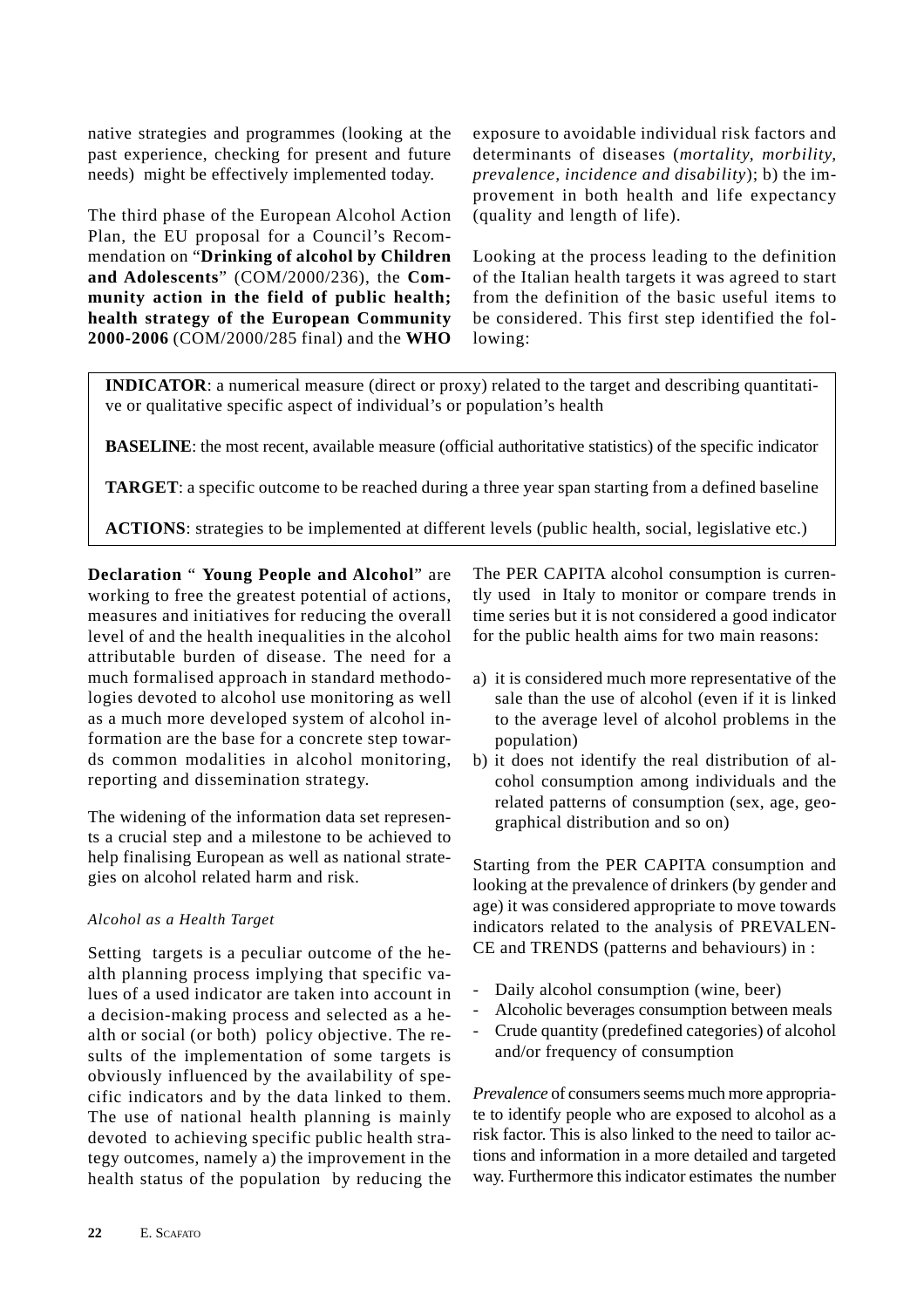of individuals who present higher *levels of exposure* to alcohol (distribution by age and gender).

Some useful available indicators from ISTAT are the prevalence by sex, age  $(14 \text{ to } > 75 \text{ yrs old})$  and geographical distribution of :

- Wine consumers
- Beer consumers
- Consumers of alcoholic beverages between meals
- Consumers of more than 1/2 lt of wine
- Consumers of more than 1/2 lt of beer

A new standard introduced in the 1999 also takes into account spirit consumption as well more detailed categories of frequency of alcoholic beverages consumption

According to this, the National Health plan 1998-2000 identified the framework for an action on alcohol that could be summarised in the following way:

- AGE
- GENDER
- FREQUENCY OF CONSUMPTION
- QUANTITIES OF ALCOHOL CONSUMP-**TION**
- ALCOHOLIC BEVERAGES CONSUMED

The availability of some new EVIDENCE BASED PREVENTION actions introduced by the third phase of the European Alcohol Action Plan (The Charter strategies evidence for the ten strategies in the European Charter on Alcohol) could represents the basis for the implementation at local level of some actions related to:

- School-based education (training in social skills, self-control )
- Context-specific preventive measures (pub, discos. Sport and music events)
- Drink-driving (BAC, punishment strategy ...)
- Availability of alcoholic beverages (price, legal min. age, advertising and regulations)

**INDICATOR**: PREVALENCE OF CONSUMERS DRINKING INAPPROPRIATE LEVELS OF AL-COHOLIC BEVERAGES (frequency: daily ;quantity: M>40 F>20 gr/day)

**BASELINE**: 1995 ISTAT official statistics

**TARGET**: DECREASE OF PEOPLE DRINKING DAILY MORE THAN A SPECIFIC LEVEL OF ALCOHOL (specifically wine and beer - accounting for 90% of a daily drinker alcoholic intake in Italy)

# **ACTIONS**: INFORMATION, EDUCATION, LEGISLATION, TRAINING OF PROFESSIONALS, REGULATIONS

 Some results from this three year experience are showed in the appendix. Some of the targets were achieved in 1999 but the increasing number of people, mainly young people aged 14-24, calls for a renewed effort to tackle an emerging unhealthy culture of drinking, far from the traditional Mediterranean patterns.

## *The way forward*

Learning from the past, Italy will go ahead in the next National Health Plan in setting TARGETS on ALCOHOL promoting MODERATION in alcohol consumption and will monitor the drinking habits of the population taking into account at least the following variables:

The aims are that the **NHP 2000-2003** (to be implemented starting from autumn 2001) should contain a multidimensional key areas framework supporting specific targets that can :

- Promote healthier lifestyles and habits (life skills)
- Tackle misleading risk-taking cultures
- Improve settings (family, schools, communities)
- Strengthen health protection of vulnerable groups
- Decrease "gradients" within and between groups (inequities in health) and reduce harm

The proposed targets should be the following: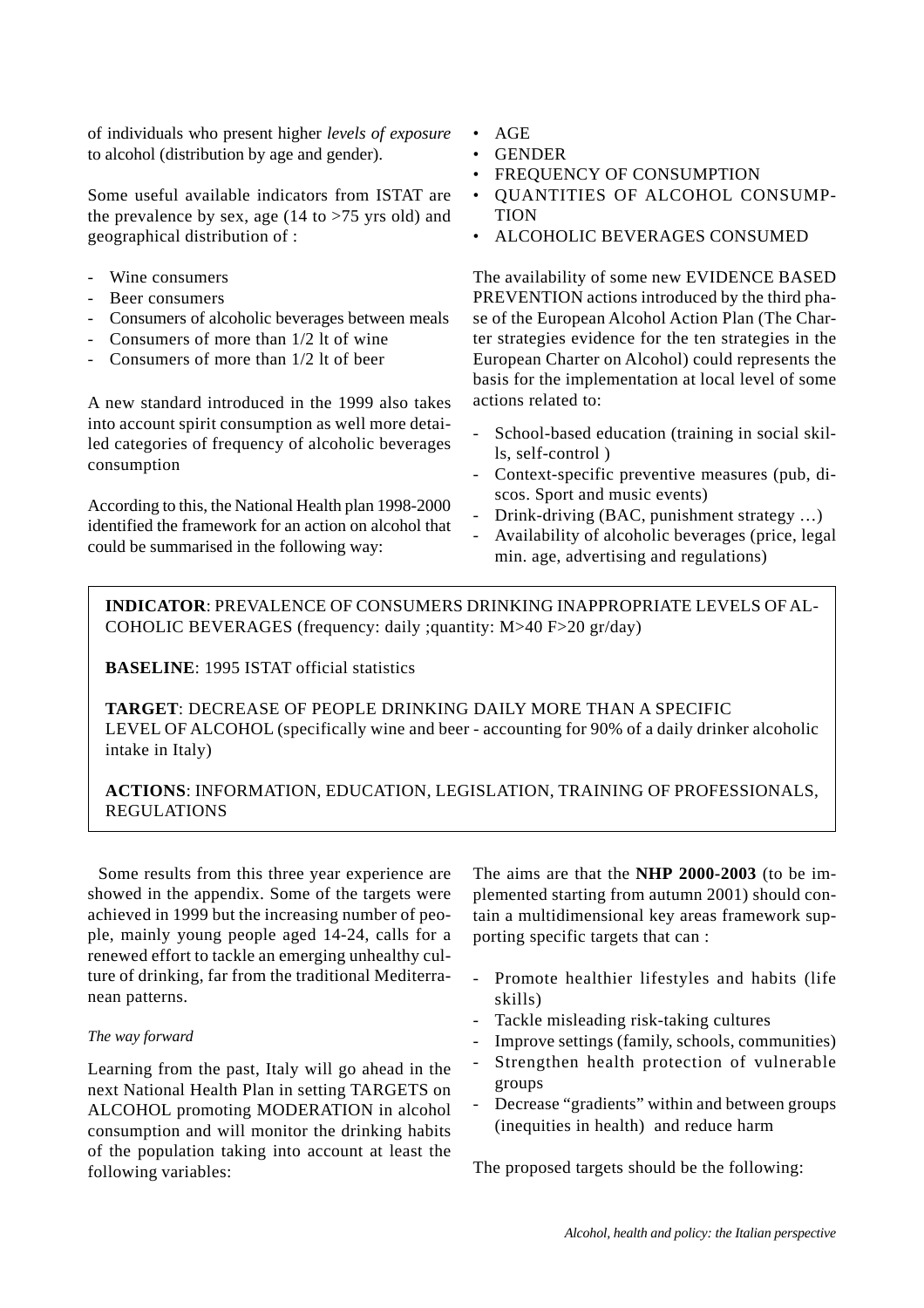*To reduce by 20% the prevalence of male and female drinkers consuming more than 40 gr and 20 gr alcohol a day, respectively.*

*To reduce by 30% the prevalence of male and female drinkers consuming daily more than 1 lt of wine or 1 lt of beer, respectively*

*To reduce by 30 % the prevalence of drinkers consuming alcohol between meals.*

*To delay the age of onset of drinking by young people*

*To reduce the prevalence of drinkers among adolescents particularly of those exceeding moderate quantities or consuming alcohol between meals.*

The reinforcement of the preventive approach by the introduction of actions specifically devoted to young people is evident. Furthermore, the NHP took into account the Recommendations on alcohol use by youngsters adopted by the EU inviting, Member States to take action to address the problem of underage drinking through education and information, and to strengthen the enforcement of rules on alcohol sales.

Unfortunately, some desired health targets have still not found room for inclusion in the NHP strategy mainly due to:

- Lack of available data
- Not consistent available data
- Inadequacy of specific indicators
- Inadequacy of time series
- Changing in monitoring standards.

Italy is not alone in facing this problem; a much more formalised approach in the information and health monitoring system is a matter of concern all over Europe asking for the development of comprehensive and standardised tools for health interviews and examination (HIS/HIS) helping the achievement of specific, common, European-based health policy gains, namely:

- To react rapidly to threats to health
- To meet changing health needs and priorities
- To tailor realistic Public Health strategies
- To provide a guide for the development of a sustainable health (outcome and evidence-based)
- To support a coherent and equitable model for public health actions at the European, national and local level
- To reduce social and health costs
- To improve the effectiveness and cost/benefit ratio of interventions

The need to broaden information is peculiar for

the development of some specific activities linked to EU activities in the field of the prevention from alcohol-related risk. One of the most recent replies of the European Commission to the European Parliament to publish detailed and reasoned proposals as a matter of urgency aimed at *"the setting of realistic, measurable, time-based and, where relevant, gender specific, HEALTH TARGETS for tackling the most significant health risks and diseases"* produced a proposal containing a comprehensive list of measures for **Community action in the field of public health; health strategy of the European Community 2000-2006** (COM/2000/285 final and Health Council position of June 2001).

The possibility to improve European and Members States' capacity to deal with alcohol problem seems to reinforce the opportunity to fund actions or initiatives devoted to improve the collection of data and to widen information data set on alcohol. This will support the development of health promotion activities, education programmes, information campaigns to help reduce the impact that alcohol has on individuals and society .

In formulating the national strategy on alcohol, the provisional targets on alcohol in the Italian Health Plan 2001-2003 emphasise the role of local activities, appropriate to regional circumstances, in the framework of a common approach across the nation with respect to young people and alcohol, and with particular regard to children and adolescents. The development, implementation and evaluation of comprehensive health promotion policies and programmes targeted at children, adolescents, their parents, teachers and carers, at local, regional, national level is recalled by an EU proposal on a possible future European strategy on alcohol appropriately including alcohol issue as a priority.